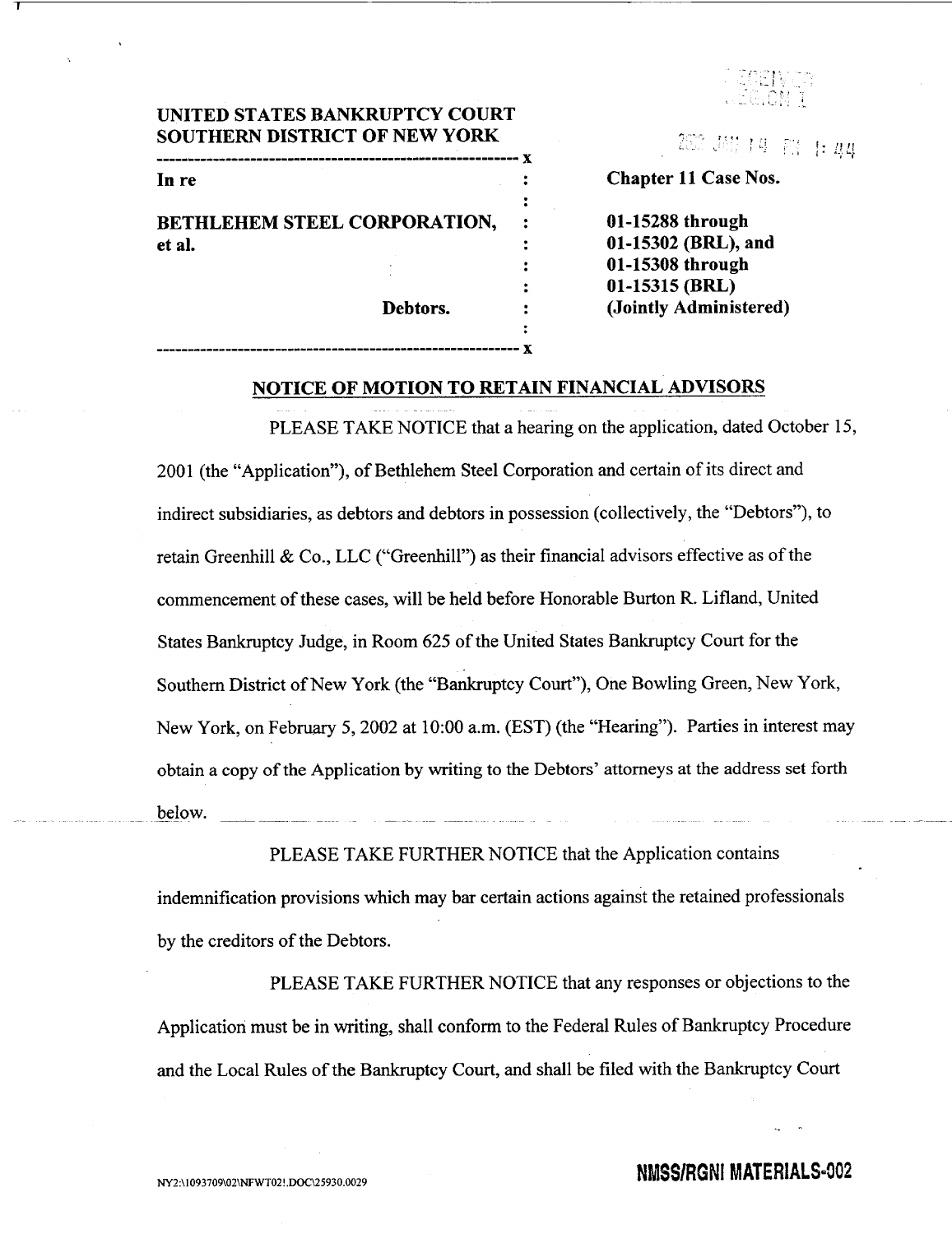electronically in accordance with General Order M- 182 (General Order M- 182 and the User's Manual for the Electronic Case Filing System can be found at www.nysb.ucourts.gov, the official website for the Bankruptcy Court), by registered users of the Bankruptcy Court's case filing system and, by all other parties in interest, on a 3.5 inch disk, preferably in Portable Document Format (PDF), Wordperfect or any other Windows-based word processing format (with a hard-copy delivered directly to Chambers), and shall be served in accordance with General Order M-182, upon (i) Weil, Gotshal & Manges LLP, Attorneys for the Debtors, 767 Fifth Avenue, New York, New York 10153 (Attn: George A. Davis, Esq.), and (ii) the Office of the United States Trustee for the Southern District of New York, 33 Whitehall Street, 21st floor, New York, New York 10004 (Attn: Carolyn Schwartz, Esq.), so as to be received no later than January 29, 2002 at 4:00 p.m. (EST).

PLEASE TAKE FURTHER NOTICE that if you do not object to the Application by the objection deadline above, your rights to subsequently object to the compensation of Greenhill will be affected and subject to the heightened standards enumerated in section 328 of title 11 of the United States Code.

Dated: New York, New York January 9, 2002

/s/ George A. Davis

Harvey R. Miller (HM 6078) Jeffrey L. Tanenbaum (JT 9797) George A. Davis (GD 2761) WEIL, GOTSHAL & MANGES LLP 767 Fifth Avenue New York, New York 10153 Telephone: (212) 310-8000 Fax: (212) 310-8007 Attorneys for Debtors and Debtors in Possession

**F**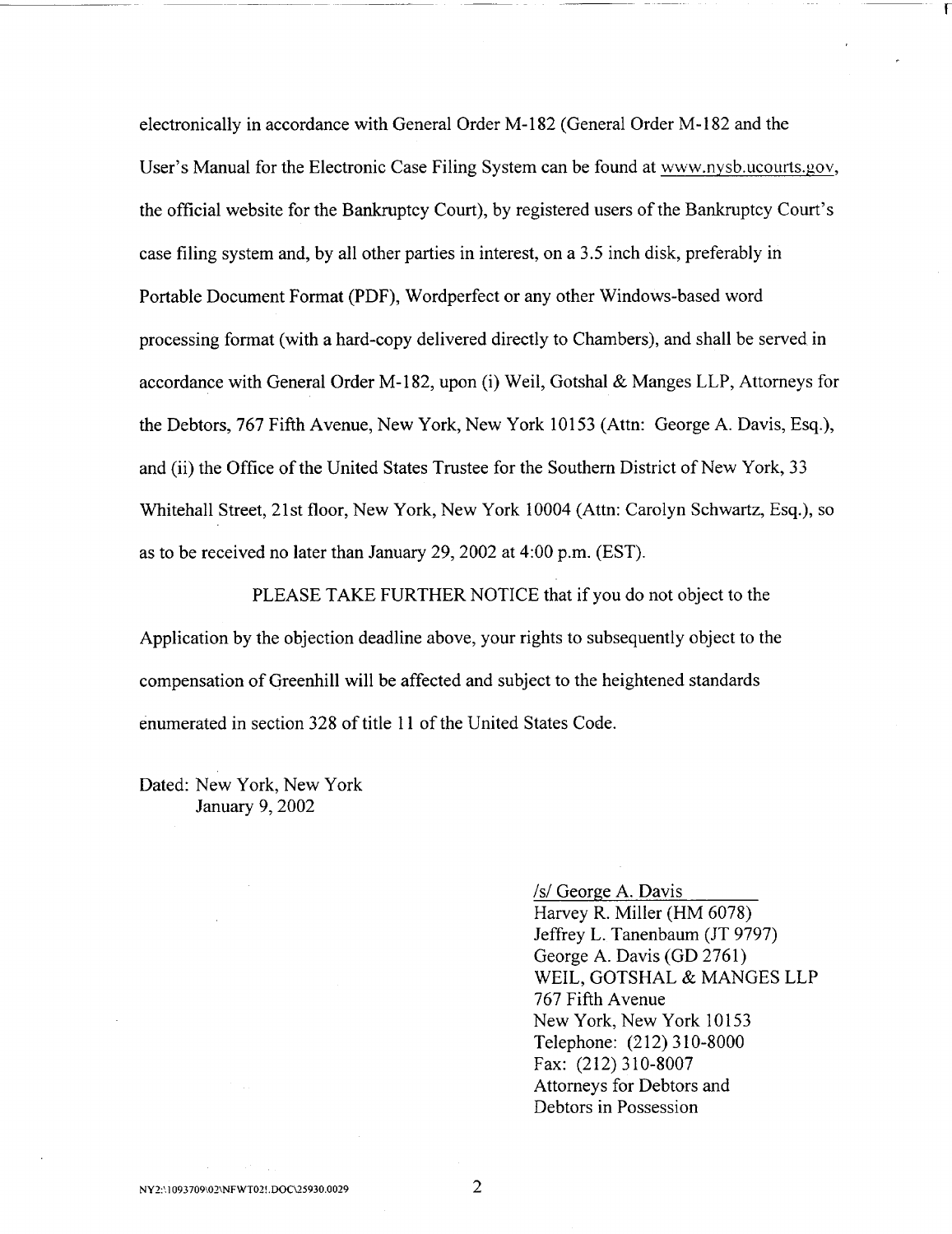# **UNITED STATES** BANKRUPTCY **COURT, SOUTHERN** DISTRICT OF **NEW** YORK

In re:

Bethlehem Steel Corporation, et al. Debtors. Chapter **11** 

Case Nos.: 01-15288 (BRL) through **01-15302; 01-15308** through **01-15315** (BRL) (Jointly Administered)

## **NOTICE** OF **COMMENCEMENT** OF **CASES UNDER** CHAPTER **11** OF THE BANKRUPTCY **CODE, MEETING** OF CREDITORS, **AND** OTHER MATTERS

Chapter 11 bankruptcy cases concerning the debtors listed below were filed on October 15, 2001. You may be a creditor of one of the debtors. This notice lists important deadlines. You may want to consult an attorney to protect your rights. All documents filed with the Court, including lists of the debtors' properties and debts, are available for inspection at the office of the clerk of the Bankruptcy Court and the Court's website, www.nysb.uscourts.gov. Note that a PACER password is needed to access documents on the Court's website. NOTE: The staff of the bankruptcy clerk's office cannot give legal advice.

| <b>Name of Debtor</b>                             | <b>Case Number</b>                      | <b>Tax Identification Number</b> |
|---------------------------------------------------|-----------------------------------------|----------------------------------|
| Bethlehem Steel Corporation                       | 01-15288 (BRL)                          | 24-0526133                       |
| Alliance Coatings Company, LLC                    | 01-15289 (BRL)                          | N/A                              |
| BethEnergy Mines Inc.                             | 01-15290 (BRL)                          | 24-0794481                       |
| Bethlehem Cold Rolled Corporation                 | 01-15291 (BRL)                          | 52-1934640                       |
| Bethlehem Development Corporation                 | 01-15292 (BRL)                          | 23-2217679                       |
| Bethlehem Rail Corporation                        | $01-15293$ (BRL)                        | 23-2507816                       |
| Bethlehem Steel de Mexico, S.A. de C.V.           | 01-15294 (BRL)                          | N/A                              |
| Bethlehem Steel Export Company of Canada, Limited | 01-15295 (BRL)                          | 24-0802003                       |
| Bethlehem Steel Export Corporation                | 01-15296 (BRL)                          | 24-0526135                       |
| <b>BethPlan Corporation</b>                       | 01-15297 (BRL)                          | 24-6012135                       |
| Chicago Cold Rolling, L.L.C.                      | 01-15298 (BRL)                          | 36-4024764                       |
| Eagle Nest Inc.                                   | 01-15299 (BRL)                          | 23-2575932                       |
| Encoat-North Arlington, Inc.                      | 01-15300 (BRL)                          | 23-2189239                       |
| <b>Energy Coatings Company</b>                    | 01-15301 (BRL)                          | 52-1520049                       |
| Greenwood Mining Corporation                      | 01-15302 (BRL)                          | 24-0834217                       |
| <b>HPM</b> Corporation                            | 01-15308 (BRL)                          | 23-2341936                       |
| Kenacre Land Corporation                          | 01-15309 (BRL)                          | 23-2462225                       |
| LI Service Company                                | 01-15310 (BRL)                          | 23-2485407                       |
| Marmoraton Mining Company, Ltd.                   | 01-15311 (BRL)                          | 24-0792043                       |
| Mississippi Coatings Limited Corporation          | 01-15312 (BRL)                          | 23-2689731                       |
| Mississippi Coatings Line Corporation             | 01-15313 (BRL)                          | 23-2689813                       |
| Ohio Steel Services Company, LLC                  | 01-15314 (BRL)                          | N/A                              |
| Primeacre Land Corporation                        | 01-15315 (BRL)                          | 23-2167832                       |
| Name, Address, Telephone Number and Facsimile     | Name, Address and Telephone of Trustee  | Date Cases Filed                 |
| <b>Number for Attorneys for Debtors</b>           | Tracy Hope Davis, Esq.                  | October 15, 2001                 |
| Harvey R. Miller, Esq. (HR 6078)                  | The Office of the United States Trustee |                                  |
| Jeffrey L. Tanenbaum, Esq. (JT 9797)              | 33 Whitehall Street                     |                                  |
| George A. Davis, Esq. (GD 2761)                   | 22nd Floor                              |                                  |
| Weil, Gotshal & Manges LLP_                       | New York, New York 10004                |                                  |
| 767 Fifth Avenue                                  | $(212) 510 - 0500$                      |                                  |
| New York, NY 10153-0119                           |                                         |                                  |

### **DEADLINE** TO **FILE A** PROOF OF **CLAIM**

None at this time. When the Court sets a claims deadline, you will be notified and provided a proof of claim form **by** mail.

### **DATE,** TIME, **AND** LOCATION OF MEETING OF CREDITORS **PURSUANT** TO BANKRUPTCY **CODE** SECTION 341(a) March 20, 2002 **@1:30** p.m. **80** Broad Street, Second Floor New York, New York 10004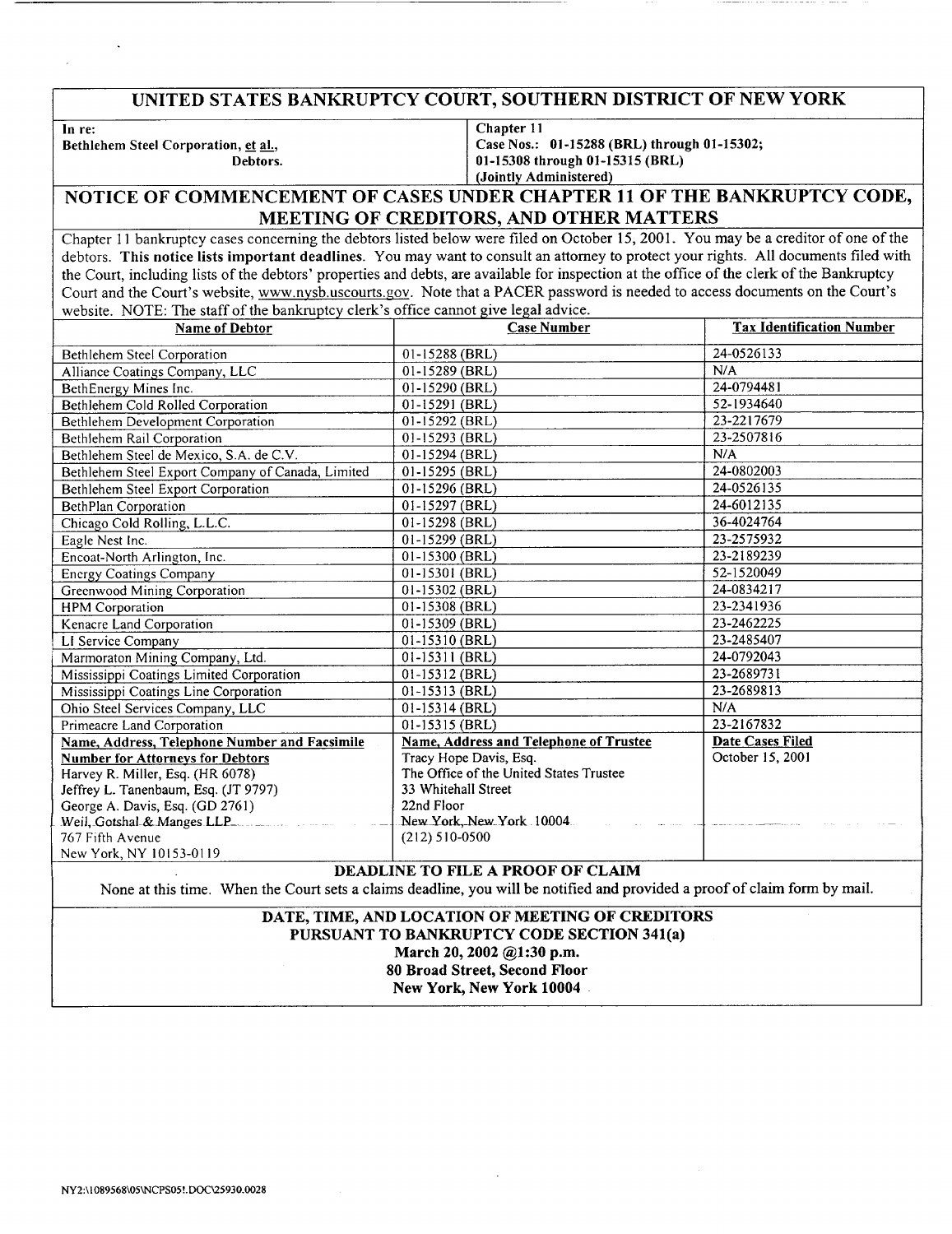COMMENCEMENT OF CHAPTER 11 CASES. Petitions for reorganization under chapter 11 of the Bankruptcy Code have been filed in this Court by each of the debtors named above (the "Debtors"). You will not receive notice of all documents filed in this case.

NOTICE OF MATTERS. The Bankruptcy Court has entered an order establishing notice requirements with respect to all proceedings in these chapter 11 cases. Pursuant to that order, notice of all proceedings in these cases will be given only to those creditors who file with the Bankruptcy Court a written request to be included on a limited notice list established in these cases. Therefore, you must file with the Court such written notice of appearance or request for service if you desire to receive notice of all proceedings in these cases. Further, any notice of appearance or request for special notice must be served on counsel for the Debtors, Weil, Gotshal & Manges LLP, Attention: George A. Davis, Esq., 767 Fifth Avenue, New York, New York 10153-0119. YOU NEED NOT FILE A WRITTEN NOTICE OF APPEARANCE OR REQUEST FOR SERVICE TO BE INCLUDED ON THE LIMITED NOTICE LIST FOR PURPOSES OF RECEIVING NOTICE OF PROCEEDINGS AFFECTING YOUR BASIC RIGHTS AS CREDITORS. Whether or not you file such a written notice of appearance or request for service, you will receive notice of any deadline established for the filing of proofs of claim or proofs of interest, the time fixed for filing objections and the hearing to consider adequacy of a disclosure statement, the time fixed for filing objections and the hearing to consider confirmation of a plan of reorganization, and any other proceedings with respect to which notice is ordered to be given to you by the Bankruptcy Court. Notwithstanding the foregoing, if you have a password for use of the Bankruptcy Court's electronic filing system, you will receive electronic notice of all filings made with the Bankruptcy Court in accordance with the administrative procedures governing the electronic filing system.

PURPOSE OF CHAPTER 11 FILING. Chapter 11 of the Bankruptcy Code enables a debtor to reorganize pursuant to a plan. A plan is not effective unless approved by the Bankruptcy Court at a confirmation hearing. Creditors will be given notice concerning any plan, or if these chapter 11 cases are dismissed or converted to another chapter of the Bankruptcy Code. The Debtors will remain in possession of their properties and will continue to operate any business unless a trustee is appointed.

CREDITORS MAY NOT TAKE CERTAIN ACTIONS. A creditor is anyone to whom the Debtors owe money or property. Under the Bankruptcy Code, the Debtors are granted certain protection against their creditors. Common examples of prohibited actions by creditors are contacting the Debtors to demand repayment, taking action against the Debtors to collect money owed to creditors or to take property of the Debtors, and starting or continuing foreclosure actions or repossessions. If unauthorized actions are taken by a creditor against the Debtors, the Court may penalize that creditor. A creditor who is considering taking action against the Debtors or the property of the Debtors should review Section 362 of the Bankruptcy Code (11 U.S.C. § 362), and may wish to seek legal advice. The staff of the clerk of the Bankruptcy Court is not permitted to give legal advice.

MEETING OF CREDITORS. The meeting of creditors pursuant to section 341(a) of the Bankruptcy Code (11 U.S.C. § 34 1(a)) is scheduled for 1:30 p.m. on March 20, 2002 at 80 Broad Street, Second Floor, New York, New York 10004. The Debtors' representative, as specified in Rule 9001(5) of the Federal Rules of Bankruptcy Procedure (the "Bankruptcy Rules"), is required to appear at the meeting of the creditors for the purpose of being examined under oath. Attendance by the creditors at the meeting is welcomed but not required. At the meeting, the creditors may examine the Debtors' representative and transact such other business as may properly come before the meeting. The meeting may be continued or adjourned from time to time by notice at the meeting, without further written notice to the creditors.

PROOFS OF CLAIM/INTEREST. There is no deadline at this time for the filing of proofs of claim or proofs of interest. If the Bankruptcy Court establishes a deadline, you will receive separate notice of such deadline, along with a proof of claim or proof of interest form and instructions.

OFFERS TO PURCHASE CLAIMS. Certain entities are in the business of purchasing claims held by creditors against a debtor for an amount that is less than the face amount of the claims. One or more of these entities may contact you and offer to purchase your claim against one or more of the Debtors. Some of the written communications from these entities may be easily confused with official Court documentation or communications from the Debtors. These entities do not represent the Bankruptcy Court or the Debtors. Therefore, you have no obligation to sell your claim to these entities. In the event you do decide to sell your claim, any transfer of such claim is subject to Bankruptcy Rule 3001(e), any applicable provisions of the Bankruptcy Code, and any applicable orders of the Bankruptcy Court.

| Address of the Clerk of the Bankruptcy Court<br>Clerk of the United States Bankruptcy Court, |       | For the Court: <i>KATHLEEN FARRELL</i><br>Clerk of the Bankruptcy Court |
|----------------------------------------------------------------------------------------------|-------|-------------------------------------------------------------------------|
| One Bowling Green, New York, New York 10004                                                  | Date: | January 10, 2002                                                        |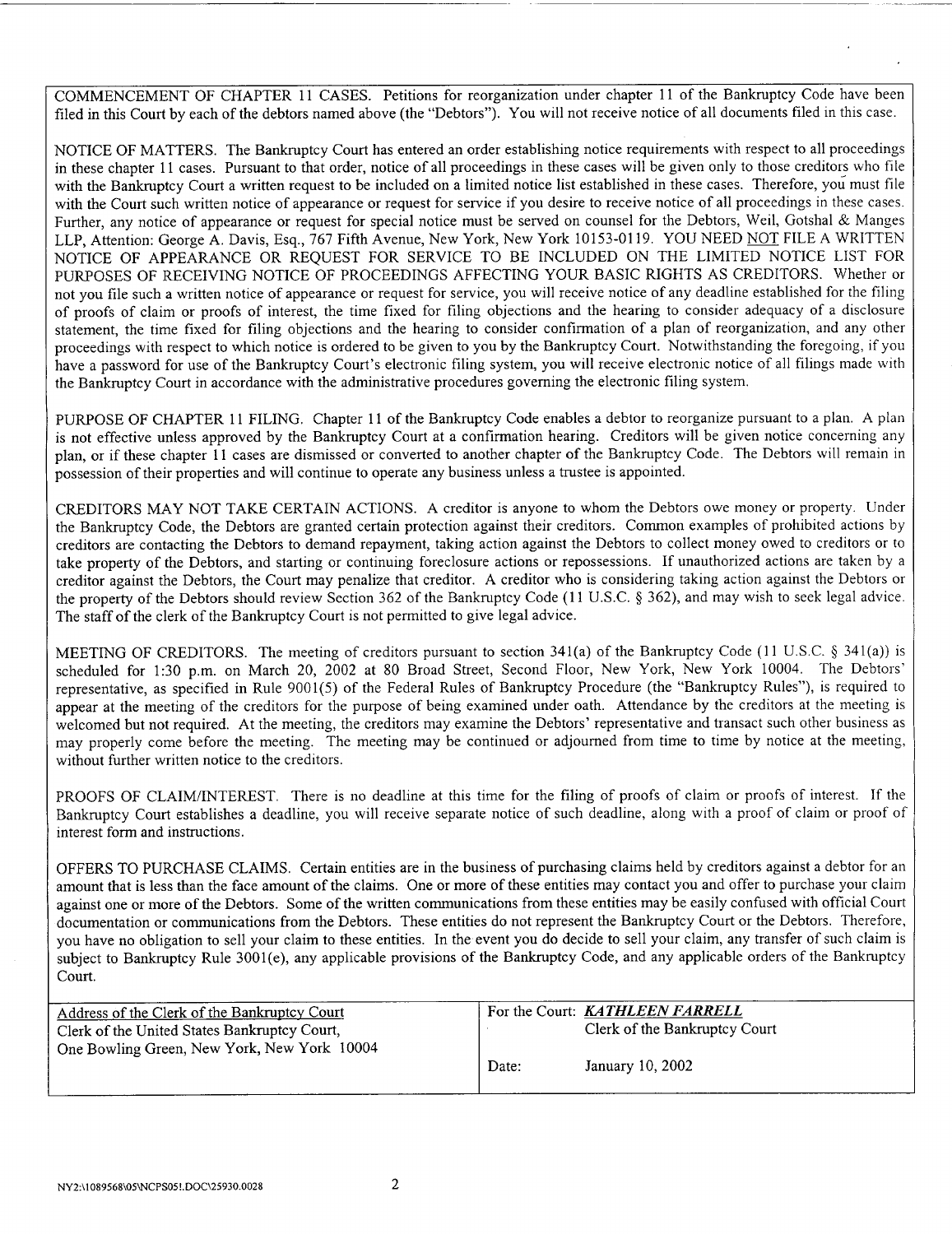#### United States Bankruptcy Court Southern District of New York Manhattan Division One Bowling Green New York, NY 10004-1408

#### **NOTICE** OF **ELECTRONIC FILING** PROCEDURE

Case Name: Bethlehem Steel Corporation, et al. Date Commenced: October 15, 2001<br>Case Number: 01-15288 (BRL) through 01-15302, 01-15308 through 01-15315 (BRL) 01-15288 (BRL) through 01-15302, 01-15308 through 01-15315 (BRL) (Jointly Administered)

These cases will be docketed exclusively on the court's Electronic Case Filing System. The system can be accessed via the Internet utilizing an attorney password. In compliance with Federal Rules of Civil Procedure Rule 11 and in accordance with Local Bankruptcy Rule 9011-1, the attorney's password shall constitute the signature of the attorney; therefore security of a password issued to an attorney is the responsibility of that attorney. An original signed copy of the filing shall be maintained in the attorney's files. A chamber's copy of all filed documents is required and all parties with legal representation must file documents in accordance with the following:

- 1. The requirements for filing, viewing and retrieving case documents are: A personal computer running any standard Windows platform; an Internet provider, Netscape Navigator and Adobe Exchange software to convert documents from a word processor format to a portable document format (PDF). The URL address is www.nysb.uscourts.gov and a password is needed to access this system. If you are unable to comply with this requirement, then
- 2. You must submit documents on a diskette using PDF format. The adobe software will provide this format. Further instruction may be found in the Adobe's manual. Use a separate diskette for each filing. Submit the diskette in an envelope with the case name, case number, type and title of document, and the file name on the outside of the envelope. If you are unable to comply with this requirement, or requirement number 1, then
- 3. You must submit your documents on a diskette using one of the following formats: Word, Wordperfect, or DOS text (ASCII). If you are unable to comply with this requirement, or requirements 1 or 2, then
- 4. You must submit an affidavit of your inability to file in either of the above formats. You may then file-conventionally on unstapled, unbound, single-sided paper. Include your affidavit with your filing,

\* DO NOT SUBMIT CLAIMS THROUGH THE COURT'S ELECTRONIC FILING SYSTEM AT THIS TIME.

For assistance call (212) 668-2870 ext. 3920 or to schedule training, call ext. 3580, Monday - Friday, 8:30 a.m. - 5:00 p.m. EST.

Dated: January **11,** 2002 Kathleen Farrell, Clerk of Court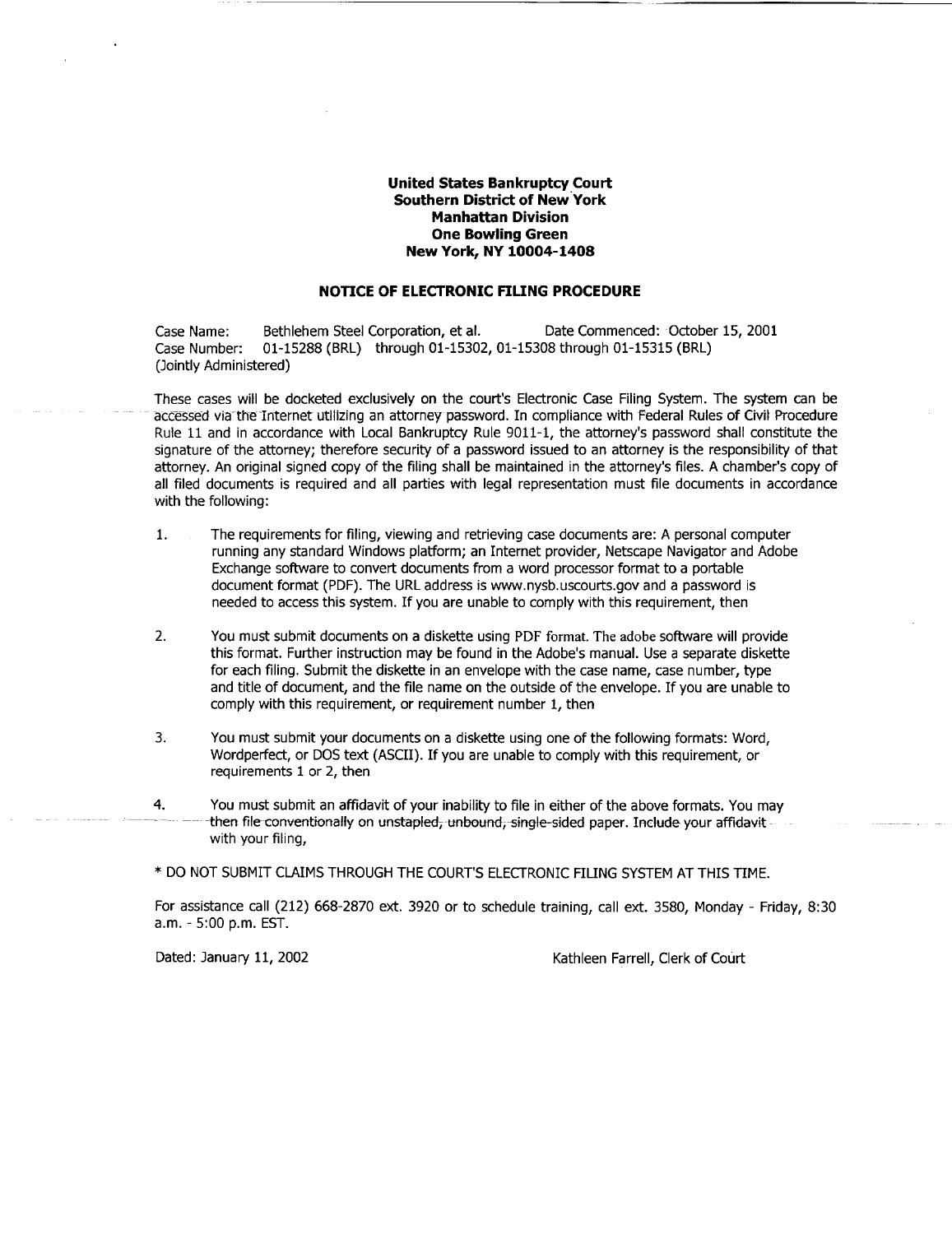| UNITED STATES BANKRUPTCY COURT       |
|--------------------------------------|
| <b>SOUTHERN DISTRICT OF NEW YORK</b> |

| In re                        |  |
|------------------------------|--|
|                              |  |
| BETHLEHEM STEEL CORPORATION, |  |
| et al.                       |  |
|                              |  |
|                              |  |
| Debtors.                     |  |

**----------------------------------------- x** 

Chapter 11 Case Nos. 01-15288 through 01-15302 *(BRL)*, and : **01-15308** through : **01-15315** (BRL) (Jointly Administered)

# **NOTICE** OF ENTRY OF ORDER TO RETAIN **MCDONALD INVESTMENTS, INC., AS INVESTMENT** BANKER **AND RESTRUCTURING** ADVISOR TO THE **OFFICIAL** COMMITTEE OF **UNSECURED** CREDITORS

PLEASE TAKE NOTICE that upon the application, dated November 21, 2001 (the "Application"), of the Official Committee of Unsecured Creditors (the "Committee") appointed in the above-captioned cases of Bethlehem Steel Corporation, et al., as debtors and debtors in possession herein (collectively, the "Debtors"), an order to retain McDonald Investments, Inc. ("McDonald") as investment banker and restructuring advisor to the Committee effective nunc pro tunc as of November 1, 2001 (the "Order"), was signed by the Honorable Burton R. Lifland, United States Bankruptcy Judge, Bankruptcy Court for the Southern District of New York (the "Bankruptcy Court"), on January 9, 2002.

PLEASE TAKE FURTHER NOTICE that the Order contains certain

modifications to the indemnification and notice provisions of the proposed order filed with the Application. In addition, the Order contains provisions which clarify McDonald's fee structure.

PLEASE TAKE FURTHER NOTICE that if timely objections are received there shall be a hearing held on February 5, 2002 at 10:00 a.m. (the "Final Hearing") to consider such objections.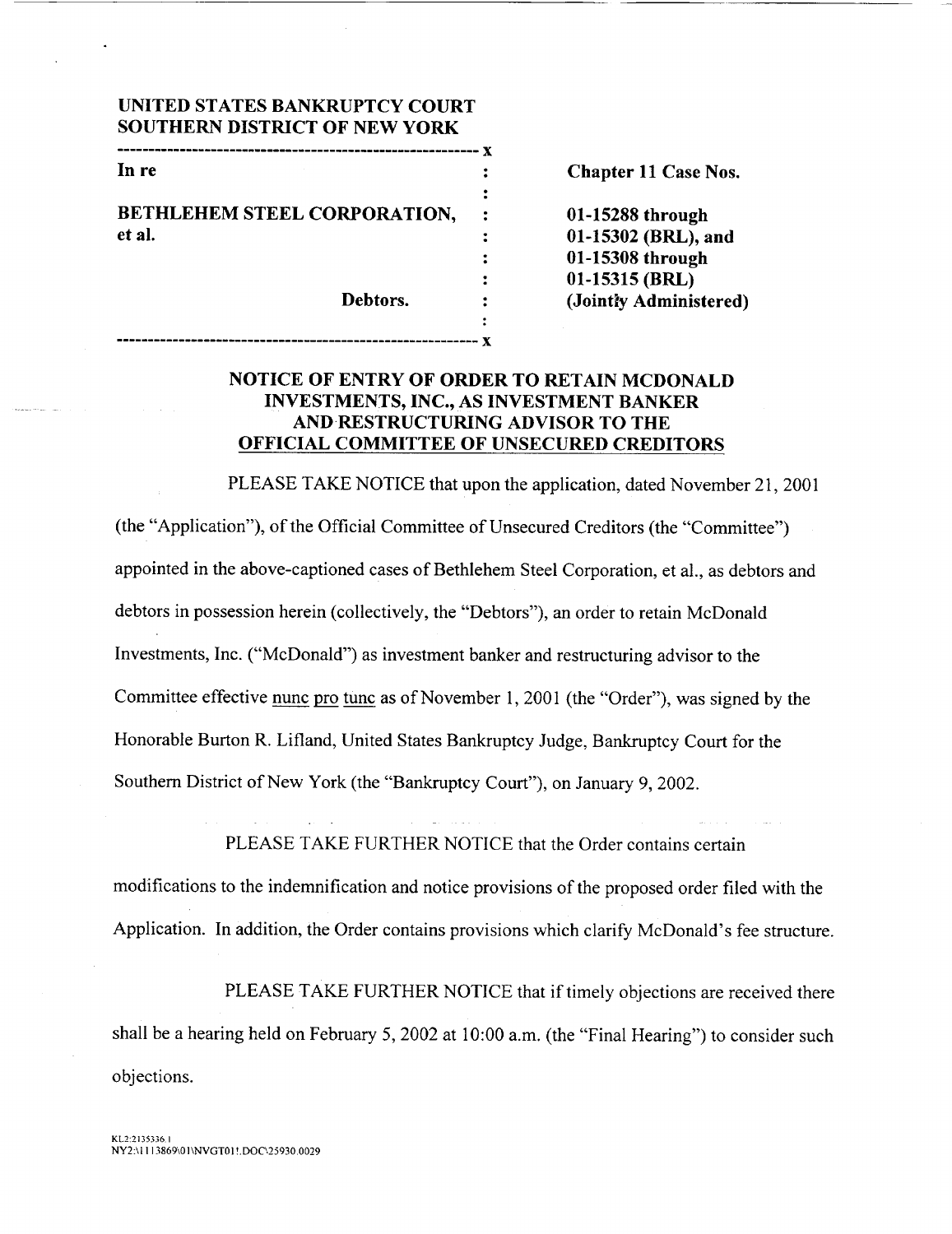PLEASE TAKE FURTHER NOTICE that any responses or objections to the Order must be in writing, shall conform to the Federal Rules of Bankruptcy Procedure and Local Rules or the Bankruptcy Court, shall set forth the name of the objecting party, the nature and amount of claims or interests held or asserted against the Debtors' estates or properties, the basis for the objection, and the specific grounds therefor.

PLEASE TAKE FURTHER NOTICE that any responses or objections to the Application shall be filed with the Bankruptcy Court electronically in accordance with General Order M- 182 (General Order M- 182 and the User's Manual for the Electronic Case Filing System can be found at www.nysb.ucourts.gov, the official website for the Bankruptcy Court), by registered users of the Bankruptcy Court's case filing system and, by all other parties in interest, on a 3.5 inch disk, preferably in Portable Document Format (PDF), Wordperfect or any other Windows-based word processing format (with a hard-copy delivered directly to Chambers), and shall be served in accordance with General Order M-182, upon (i) Weil, Gotshal & Manges LLP, Attorneys for the Debtors, 767 Fifth Avenue, New York, New York 10153 (Attn: George A. Davis, Esq.); (ii) the Office of the United States Trustee for the Southern District of New York, 33 Whitehall Street, 21 st floor, New York, New York 10004 (Attn: Carolyn Schwartz, Esq.); and (iii) Kramer Levin Naftalis & Frankel LLP, Attorneys for the Committee, 919 Third Avenue, New York, New York 10022, Attention: Thomas Moers Mayer, Esq. so as to be received no later than January 29, 2002 at 4:00 p.m. (EST).